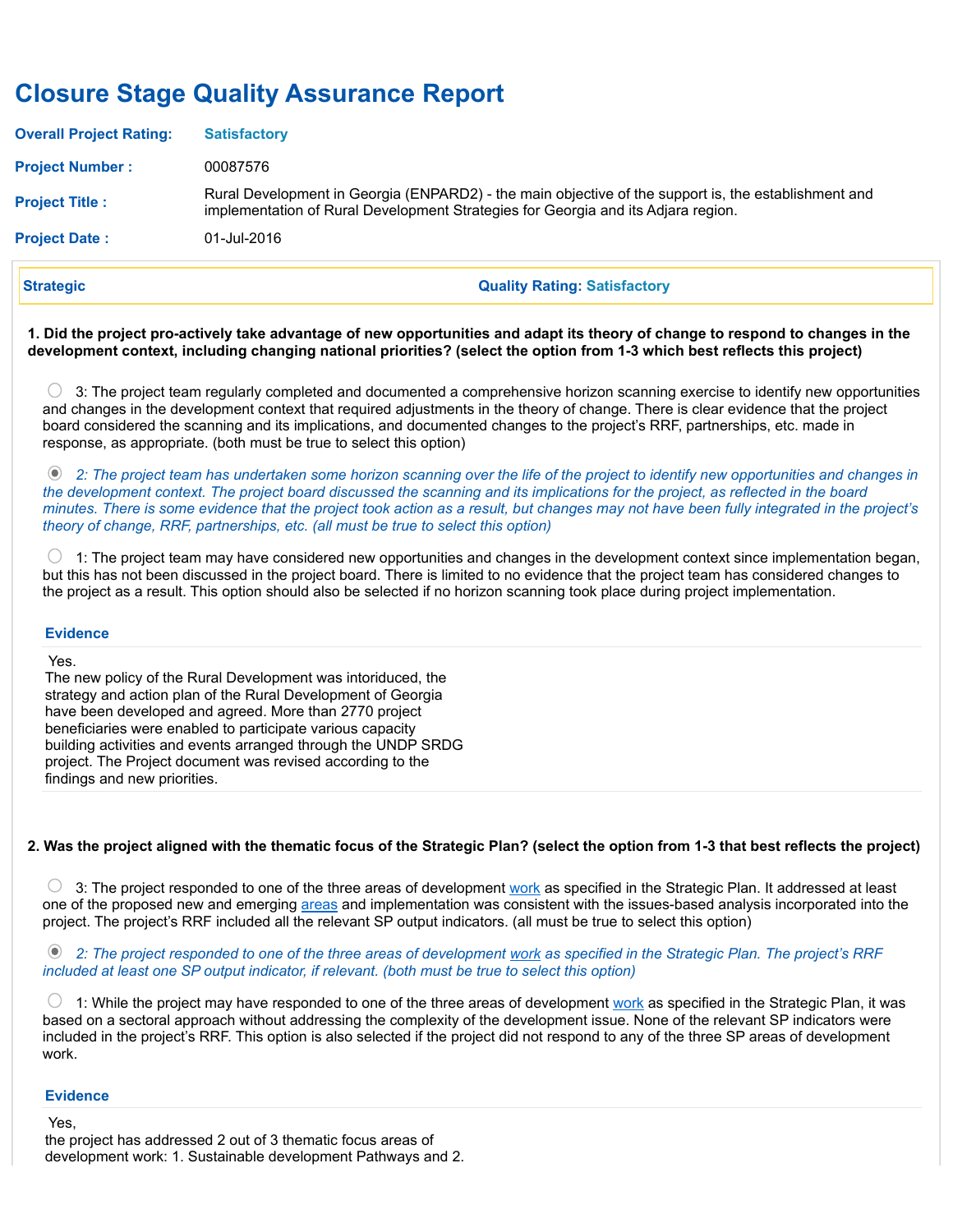Inclusive and Effective Democratic Governance through introducing, elaborating and adopting the new policy of the Rural Development, partnering with the wide range of stakeholders, elaborating regional chapters to capture the needs and challenges of regions of Georgia through bottom up approach, improve and equip policy-makers, CSOs and rural community representatives capacity and skills to sustain development and create an environment for better governance. An integrated model of governance was introduced and established to support implementation the Rural Development Action Plan. The community representative from Ajara Autonomous Republic was given an opportunity to patricipate in the Rural Development pilot projects. The project initiated and established a platform of idea generating, information sharing and cooperation building, named as a Georgian Rural Development Network (GRDN) to boost relationships among stakeholder and interested parties.

3. Evidence generated through the project was explicitly used to confirm or adjust the programme/CPD's theory of change during implementation.

Yes

No

#### Evidence

#### The

project first output result: 1.1 Government of Georgia is supported to develop and adopt a National Rural Development Strategy for Georgia directly respond to the CPD Outcome 2/UNPSD Outcome 3: Growth and development are inclusive and sustainable, creating employment and livelihoods for the poor and excluded and Indicator 1. Number of new policies, systems, institutional measures at national and subnational levels to generate/strengthen employment and livelihoods Baseline (2014): 3 policies/ programmes to support private sector development, including agricultural loan programmes (Ministry of Agriculture), support for cooperatives, ICCs and produce in Georgia (Ministry of Economy and Sustainable Development), EDA and GNITA programmes; Target (2020): At least 2 new policies for supporting inclusive business development, application of innovations and rural development.

#### **Relevant Communist Relevant Communist Relevant Communist Communist Communist Communist Communist Communist Communist Communist Communist Communist Communist Communist Communist Communist Communist Communist Communist Comm**

4. Were the project's targeted groups systematically identified and engaged, with a priority focus on the excluded and marginalized, to ensure the project remained relevant for them? (select the option from 1-3 that best reflects the project)

0 3: Systematic and structured feedback was collected regularly from a representative sample of beneficiaries, with a priority focus on the excluded and marginalized, as part of the project's monitoring system. Representatives from the targeted group were active members of the project's governance mechanism (i.e., project board or equivalent) and there is credible evidence that their feedback informed decision making. (all must be true to select this option)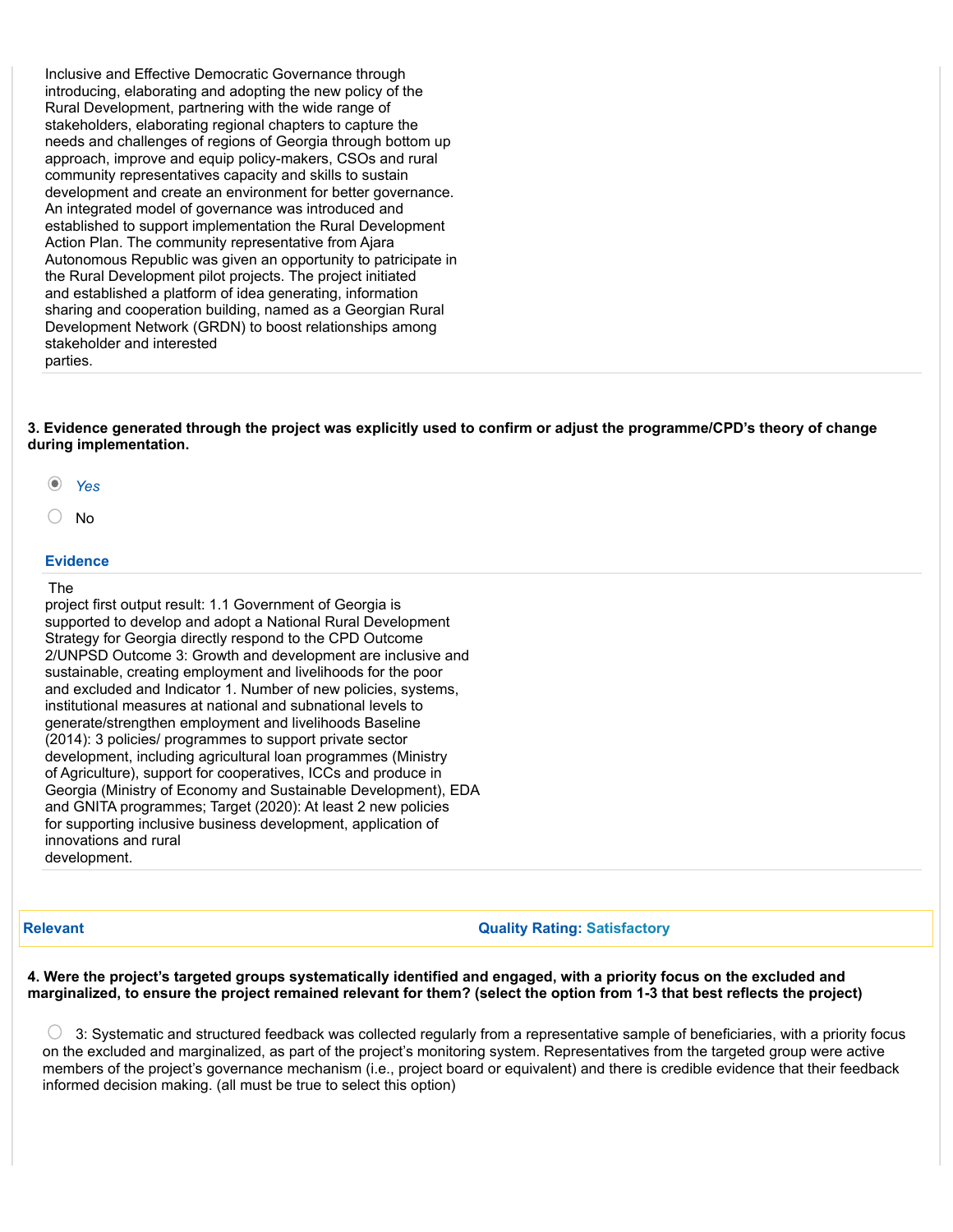∩ 2: Targeted groups were engaged in implementation and monitoring, with a priority focus on the excluded and marginalized. Beneficiary feedback, which may be anecdotal, was collected regularly to ensure the project addressed local priorities. This information was used to inform project decision making. (all must be true to select this option)

 $\bigcirc$  1: Some beneficiary feedback may have been collected, but this information did not inform project decision making. This option should also be selected if no beneficiary feedback was collected.

○ Not Applicable

#### **Evidence**

It

was not project direct scope and no data was compiled to track it.

5. Did the project generate knowledge, particularly lessons learned (i.e., what has worked and what has not) – and has this knowledge informed management decisions and changes/course corrections to ensure the continued relevance of the project towards its stated objectives, the quality of its outputs and the management of risk? (select the option from 1-3 that best reflects the project)

 $\circ$  3: Knowledge and lessons learned (gained, for example, from Peer Assists, After Action Reviews or Lessons Learned Workshops) backed by credible evidence from evaluation, analysis and monitoring were regularly discussed in project board meetings and reflected in the minutes. There is clear evidence that the project's theory of change was adjusted, as needed, and changes were made to the project to ensure its continued relevance. (both must be true to select this option)

 2: Knowledge and lessons learned backed by relatively limited evidence, drawn mainly from within the project, were considered by the project team. There is some evidence that changes were made to the project as a result to ensure its continued relevance. (both must be true to select this option)

 $\bigcirc$  1: There is limited or no evidence that knowledge and lessons learned were collected by the project team. There is little or no evidence that this informed project decision making.

#### **Evidence**

#### Evaluation

of project relevance towards its stated objectives, the quality of its outputs and the management enabled through 1. Beneficiaries feedback; 2. Stakeholders meetings (including the Georgian Rural Development Network, GRDN); 3. Review meetings with staff and donors. The project lessons learned document was developed to capture the main achievements, drawback, and challenges on the way the project implementation. Main lessons learned are: • Although RDS has been accepted by GoG even more political support, understanding of RD and in the end ownership of the policy is required to ensure good implementation of RDS and its AP. It is unclear how long GoG's commitment to RD will last if clear ownership will be missing. Objectives are not adequately translated into shorter-term operational solutions, in the form of measures, each with their distinct rationale. Pros and cons of different options have not been assessed for their likely consequences, especially impact and sustainability. Underlying assumptions, pre-conditions, and risks affecting the prospects for its measures are not described. Criteria for selecting/designing measures are missing. • Ensuring the sustainability of project results through already established mechanisms and exploring new practices should be continued since it is an embedded risk of any government institution support project. Given risk can be considerably decreased by focusing on specific types of activities that can further promote sustainability such as institutional development, ToT approach, investment in long-term planning. • The existence of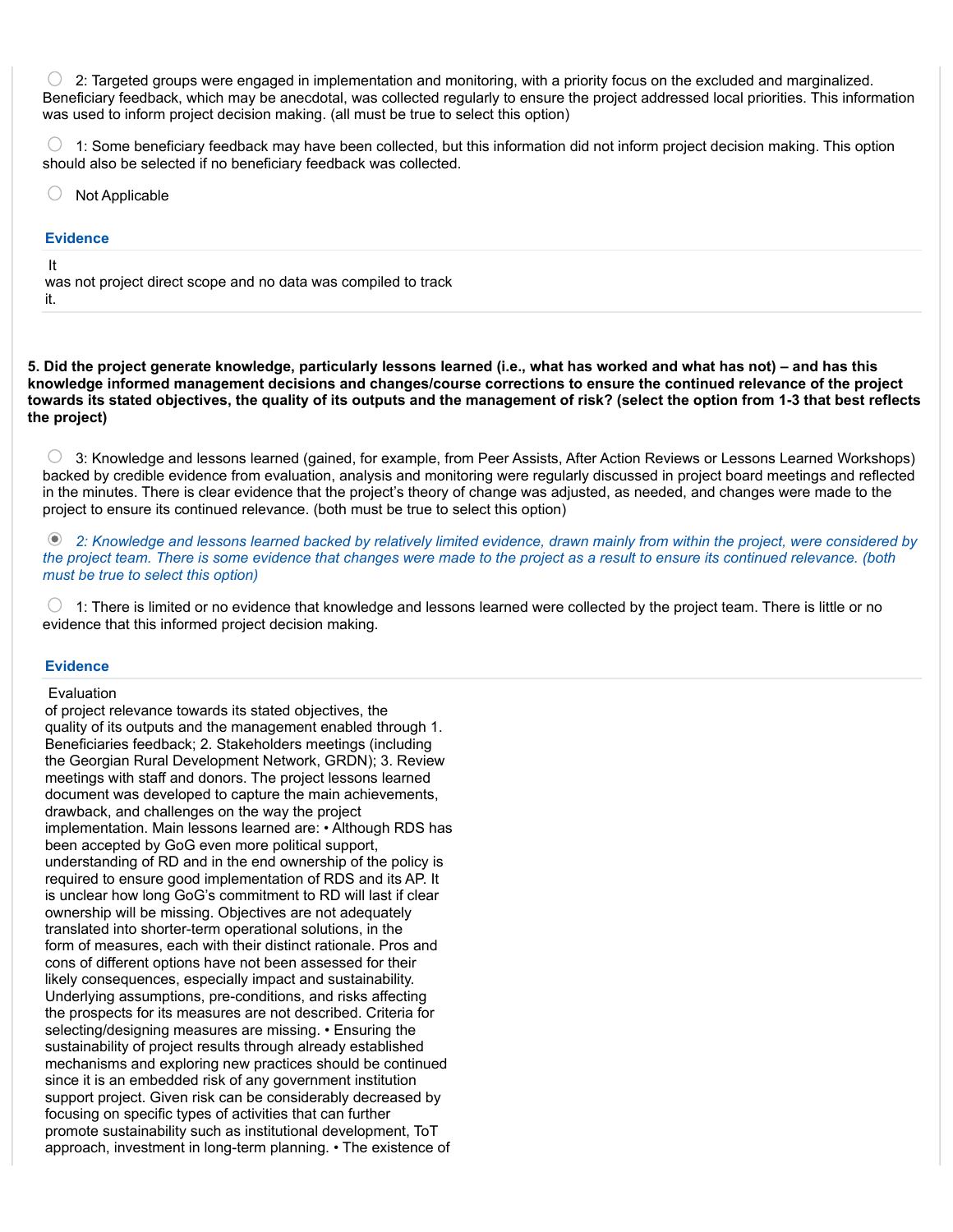baseline information should be ensured at all stages. Unless baseline data is an available evaluation of the change/impact as a result of any initiative would lack the validity. • Systematized mechanism of Monitoring and Evaluation should be applied within Project initiatives, which would ensure quality monitoring of the activities, on the one hand, and provision of valid information for impact assessment, on the other hand. • IACC members have submitted monitoring reports with delays and often without appropriate data. It was perceived as 'additional burden' in many cases. It is unclear for evaluation can be conducted without impact indicators. Annual monitoring report of RDS AP 2017 was developed with rigorous efforts to overcome the quality shortcomings of draft versions. IACC members lack the capacities and motivation of monitoring and often there is a lack of communication with financial/budgetary departments. • SRDG project should continue to use cross-cutting capacity development approach mainstreamed throughout the whole set of project interventions. In the current context, national counterparts are more enthusiastic to cooperate when a single intervention provides evidence for future planning and is a component of a longer-term initiative linked to high importance reforms at the national agenda. The majority of initiatives supported within ENPARD II provide evidence for such judgment.

6. Were the project's special measures (through outputs, activities, indicators) to address gender inequalities and empower women relevant and produce the intended effect? If not, were evidence-based adjustments and changes made? (select the option from 1-3 that best reflects the project)

 $\bigcirc$  3: The project team systematically gathered data and evidence on the relevance of the special measures in addressing gender inequalities and empowering women. Analysis of data and evidence were used to inform adjustments and changes, as appropriate. (both must be true to select this option)

 2: The project team had some data and evidence on the relevance of the special measures in addressing gender inequalities and empowering women. There is evidence that at least some adjustments made, as appropriate. (both must be true to select this option)

O 1: The project team had limited or no evidence on the relevance of the special measures in addressing gender inequalities and empowering women. No evidence that adjustments and/or changes were made, as appropriate. This option should also be selected if the project had no special measures in addressing gender inequalities and empowering women relevant to project results and activities.

#### **Evidence**

# The

project considered Gender aspect in each activity, especially while planning for training and workshops. For example, each training provider or partner organization is asked during the planning and implementing to enable the gender representation, even the project considered the representation of other groups as well, where it is possible. As of November 2018, the project outreached 2777 beneficiaries, where the number of women is 1226 (44%). Please see data per output, activity, and events through gender perspective: Output 1. INSTITUTIONAL CAPACITY IN PLACE FOR THE DEVELOPMENT AND IMPLEMENTATION OF A NATIONAL POLICY ON RURAL DEVELOPMENT IN GEORGIA Total Number of beneficiaries Woman Man 895 406 489 Activity 1.1. Supporting participatory multi-stakeholder processes leading to the adoption of the National Rural Development Strategy Sub-activity 1.1.1: Facilitating an Inter-Agency Coordination Council (IACC) Total Number of beneficiaries Woman Man 100 47 53 Activity 1.3 Support to the improvement of institutional capacities in rural development policy Total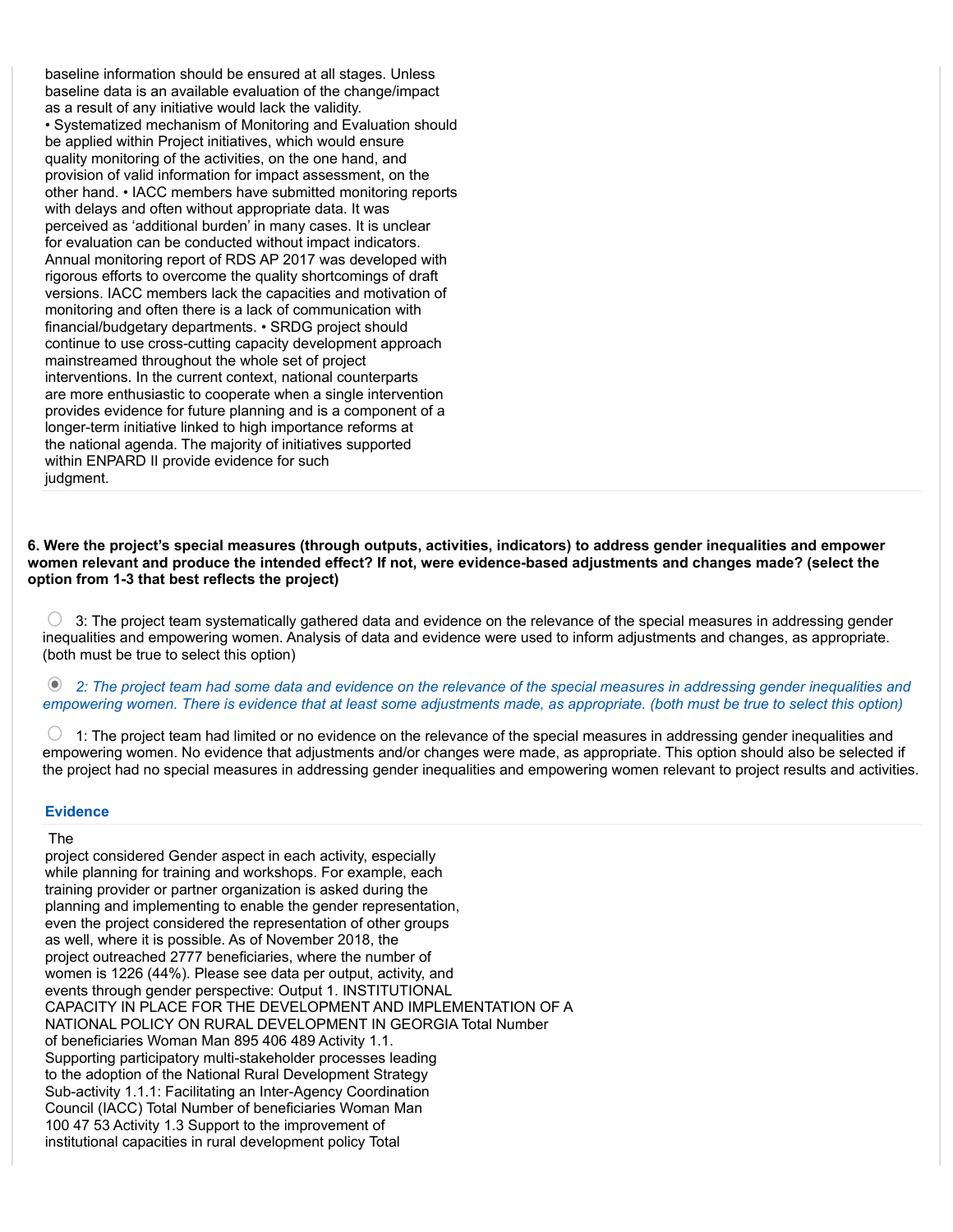Number of beneficiaries Woman Man 795 359 436 Sub-activity 1.3.1: Supporting the relevant Ministry officials (MoA, MRDI, MoESD, MoENRP) to design and deliver a targeted capacity building programme for staff in terms of RDS policy development, Action Plan Total Number of beneficiaries Woman Man 66 33 33 Sub-activity 1.3.2: Supporting the ENPARD Stakeholder Committee to design and develop a capacity building programme (including general awareness raising) for public sector staff and stakeholders Total Number of beneficiaries Woman Man 639 286 353 Sub-activity 1.3.3: Creating the conditions for an effective learning network by drawing on best practice from within Georgia (including Ajara AR), South Caucasus, ENPARD countries and the EU and developing case study material portraying the benefits of rural development in Georgia including how it builds resilience for rural communities. Total Number of beneficiaries Woman Man 90 40 50 Output 2. Institutional capacities for implementation of the Rural Development Strategy in Ajara AR Activity 2.2 Support to the improvement of Ajara regional policy capacities in rural development Total Number of beneficiaries Woman Man 1882 820 1062 Sub-activity 2.2.1: Liaising with the Government of Ajara to design and deliver a targeted capacity building program for staff in terms of RDS policy development, Action Plan design and delivery, and monitoring and evaluation in Ajara AR. Total Number of beneficiaries Woman Man 1863 801 1062 Sub-activity 2.3.5: Piloting RD projects on the ground Total Number of beneficiaries Woman Man 19 19

7. Was the project sufficiently at scale, or is there potential to scale up in the future, to meaningfully contribute to development change? (select the option from 1-3 that best reflects the project)

 3: There is credible evidence that the project reached a sufficient number of beneficiaries (either directly through significant coverage of target groups, or indirectly, through policy change) to meaningfully contribute to development change.

 2: While the project was not considered at scale, there are explicit plans in place to scale up the initiative in the future (e.g. by extending its coverage in a second phase or using project results to advocate for policy change).

1: The project was not at scale, and there are no plans currently to scale up the initiative in the future.

# **Evidence**

#### The

project has created a highly functional, effective mechanism of Inter-Agency Coordination Council (IACC) to manage the Rural Development in partnership with the Ministry of Environmental Protection of Georgia. The ownership response rate from MEPA and other Government stakeholders was very high. Working level relation with IACC members are streamlined to the Thematic Working Groups created a good environment for the project policy support related interventions planning. Additionally, the project worked closely with beneficiaries and partners to respond to their needs in the loop of the project scope. Each project intervention has been discussed with the beneficiary groups or partners beforehand to raise buy-in and ownership. Cooperation lasted in the implementation process as well to make a project and its intervention successful.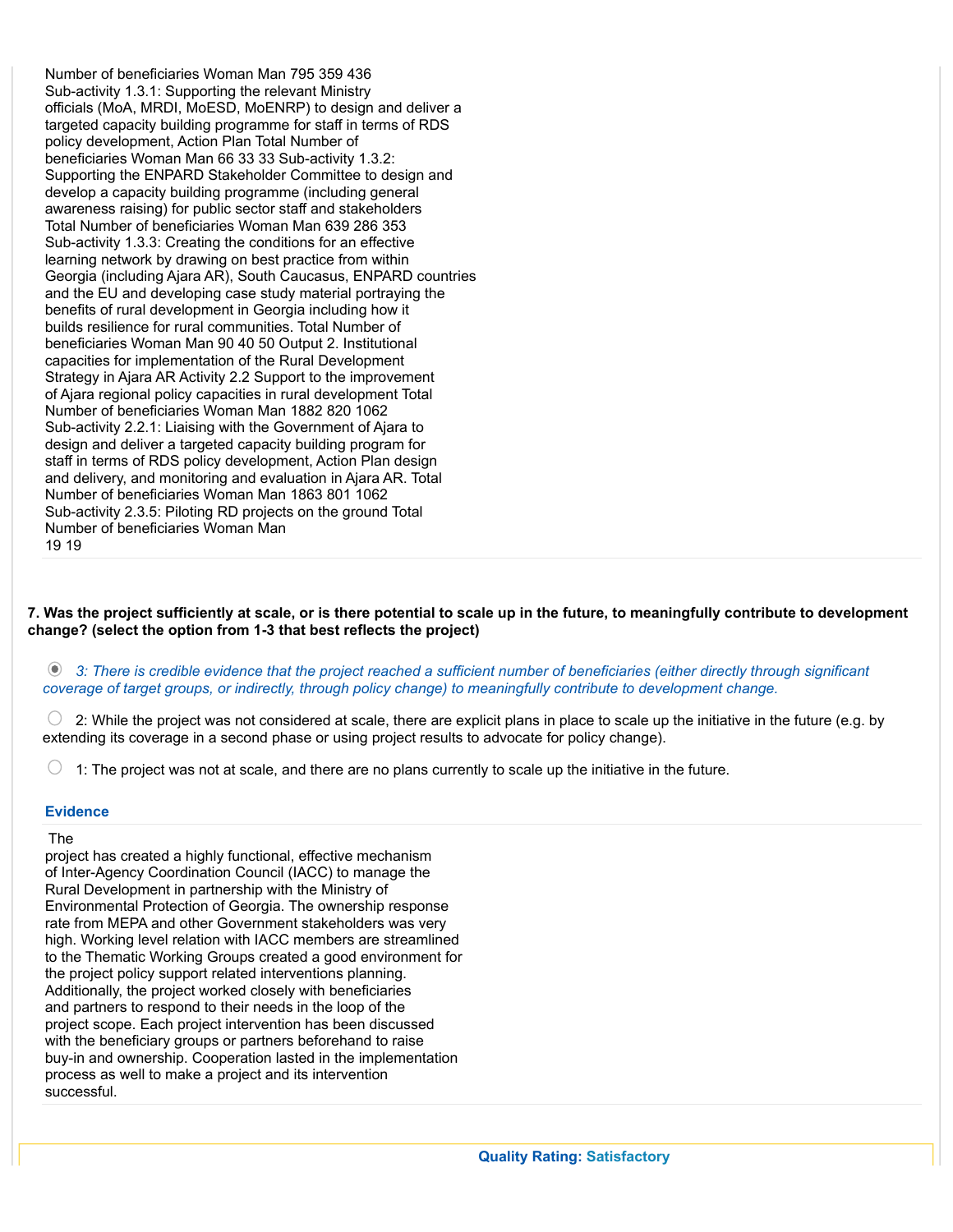# 8. Did the project seek to further the realization of human rights using a human rights-based approach? (select the option from 1-3 that best reflects the project)

 $\cup$  3: There is credible evidence that the project aimed to further the realization of human rights, on the basis of applying a human rights based approach. Any potential adverse impacts on enjoyment of human rights were actively identified, managed and mitigated through the project's management of risks. (all must be true to select this option)

 2: There is some evidence that the project aimed to further the realization of human rights. Potential adverse impacts on the enjoyment of human rights were identified and adequately mitigated through the project's management of risks. (both must be true to select this option)

 $\circ$  1: There is no evidence that the project aimed to further the realization of human rights. There is limited to no evidence that potential adverse impacts on the enjoyment of human rights were managed.

#### **Evidence**

**Strengthening** 

the rights-holders is an integral part of the LEADER (A French acronym meaning Links between actions for the development of the rural economy) and therefore the project's approach. In a post-Soviet transition economy like Georgia, anchoring a rights-based approach is a long-term endeavor. Nevertheless, the project made great advancements not only in empowering the rights holders (e.g. LAGs, AMAGs) but also in integrating their concern into the approaches of the duty-bearers (e.g., LEADER working group within IACC). It can hence be argued that the approach worked better than one could expect though a long way is still to go.

9. Were social and environmental impacts and risks (including those related to human rights, gender and environment) successfully managed and monitored in accordance with the project document and relevant action plans? (for projects that have no social and environmental risks the answer is "Yes")

 $\bigcirc$  No

#### **Evidence**

#### The

project contributed to improving the overall environment for the Rural Development Policy establishment, where social and environmental impacts and risks are successfully managed through a Common Monitoring and Evaluation System, elaborated to measure the performance of the Rural Development Action Plan, which has programmes promoting social development, environment.

10. Were any unanticipated social and environmental issues or grievances that arose during implementation assessed and adequately managed, with relevant management plans updated? (for projects that did not experience unanticipated social and environmental risks or grievances the answer is "Yes")

Yes

 $\cup$  No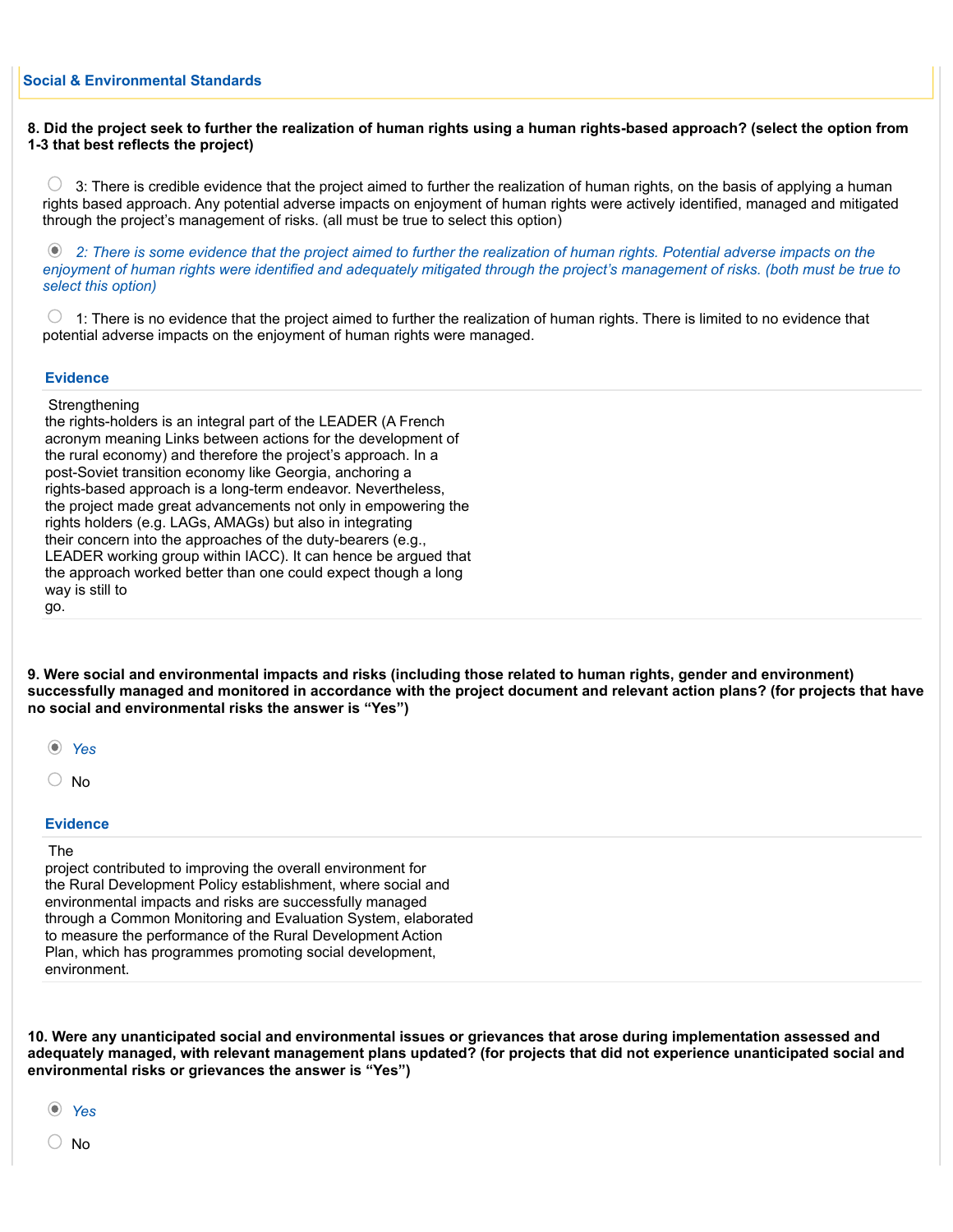#### **Evidence**

There were not any unanticipated social and environmental issues of grievances regarding to the implementation of management plans.

Management & Monitoring Quality Rating: Satisfactory

#### 11. Was the project's M&E Plan adequately implemented? (select the option from 1-3 that best reflects the project)

 3: Progress data against indicators in the project's RRF was reported regularly using highly credible data sources and collected according to the frequency stated in the project's M&E plan, including sex disaggregated data as relevant. Evaluations, if conducted, fully met decentralized evaluation standards, including gender UNEG standards, and management responses were fully implemented. Lessons learned, including during evaluations, were used to take corrective actions when necessary. (all must be true to select this option)

 $\bigcirc$  2: Progress data against indicators in the project's RRF was collected on a regular basis, although there may have been some slippage in following the frequency stated in the project's M&E plan and data sources were not always reliable. Any evaluations conducted meet most decentralized evaluation standards; management responses were fully implemented to the extent possible. Lessons learned have been captured but not used to take collective actions. (all must be true to select this option)

 1: Progress data either was not collected against the indicators in the project's RRF, or limited data was collected but not regularly; evaluations did not meet decentralized evaluation standards; and/or lessons learned were rarely captured and used.

## **Evidence**

#### A

full-fledged M&E plan covered each aspect of the project. The project was using a participatory monitoring approach to have a better picture of the implementation process, achievements, shortcomings or challenges. The project worked closely with beneficiaries and partners to respond to their needs in the loop of the project scope. Each project intervention has been discussed with the beneficiary groups or partners beforehand to raise buy-in and ownership. Cooperation lasted in the implementation process as well to make a project and its intervention successful.

# 12. Did the project's governance mechanism (i.e., the project board or equivalent) function as intended? (select the option from 1-3 that best reflects the project)

 $\circlearrowright$  The project's governance mechanism operated very well, and is a model for other projects. It met in the agreed frequency stated in the project document and the minutes of the meetings are all on file. There was regular (at least annual) progress reporting to the project board or equivalent on results, risks and opportunities. It is clear that the project board explicitly reviewed and used evidence, including progress data, knowledge, lessons and evaluations, as the basis for informing management decisions (e.g., change in strategy, approach, work plan.) (all must be true to select this option)

The project's governance mechanism met in the agreed frequency and minutes of the meeting are on file. A project progress report was submitted to the project board or equivalent at least once per year, covering results, risks and opportunities. (both must be true to select this option)

 $\circlearrowright$  The project's governance mechanism did not met in the frequency stated in the project document, and/or the project board or equivalent did not function as a decision making body for the project as intended.

#### **Evidence**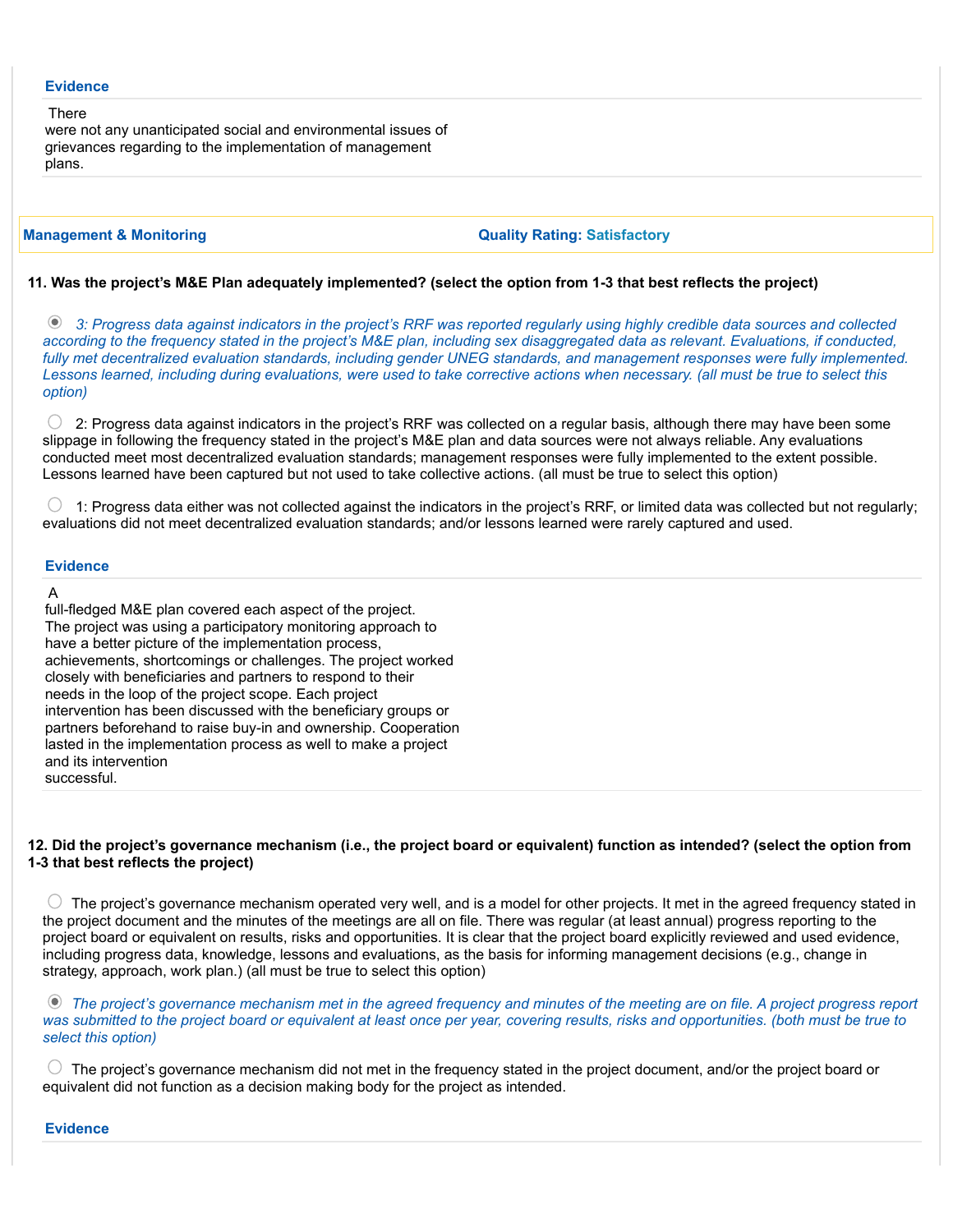#### The

project's governance mechanisms functioned as intended, monthly, quarterly and annual reports were developed. One of the tools was evaluation forms (pre-posttests, training or workshop final evaluation form); meetings keynotes; IACC notes; training or workshop reports; ad-hoc monitoring visits, involvement in the FAO's arranged stakeholder and steering committee meetings. However, Due to the EU representative suggestion, there were not arranged the project board meetings. Mainly, frequent communication was held via meetings and email

#### communications.

#### 13. Were risks to the project adequately monitored and managed? (select the option from 1-3 that best reflects the project)

 $\circlearrowright$  3: The project actively monitored risks every quarter including consulting with key stakeholders at least annually to identify continuing and emerging risks to project implementation and to assess if the main assumptions remain valid. There is clear evidence that relevant management plans and mitigating measures were fully implemented to address each key project risk, and some evidence that risk mitigation has benefitted performance. (all must be true to select this option)

 $\bigcirc$  2: The project monitored risks every quarter, as evidenced by a regularly updated risk log. Some updates were made to management plans and mitigation measures. (both must be true to select this option)

 1: The risk log was not updated every quarter as required. There may be some evidence that the project monitored risks that could have affected the project's achievement of results, but there is no explicit evidence that management actions were taken to mitigate risks. The project's performance was disrupted by factors that could have been anticipated or managed.

#### **Evidence**

#### the

project was regularly updating risk log and informed on quarterly basis the donor and the Government. The project adequately monitored and managed risks through various participatory monitoring mechanisms: pre- and post-tests, training or workshop final evaluation form, meetings keynotes training or workshop reports; ad-hoc monitoring visits, stakeholder and steering committee meetings, Georgian Rural Development Network meetings and etc.

#### **Efficient** Contract Contract Contract Contract Contract Contract Contract Contract Contract Contract Contract Contract Contract Contract Contract Contract Contract Contract Contract Contract Contract Contract Contract Con

14. Adequate resources were mobilized to achieve intended results. If not, management decisions were taken to adjust expected results in the project's results framework.

- Yes
- $\bigcirc$  No

#### **Evidence**

#### The

project has a streamlined AWP and Procurement plan to mobilize resources to achieve the intended results. Please, tsee he project AWP and PP for further information.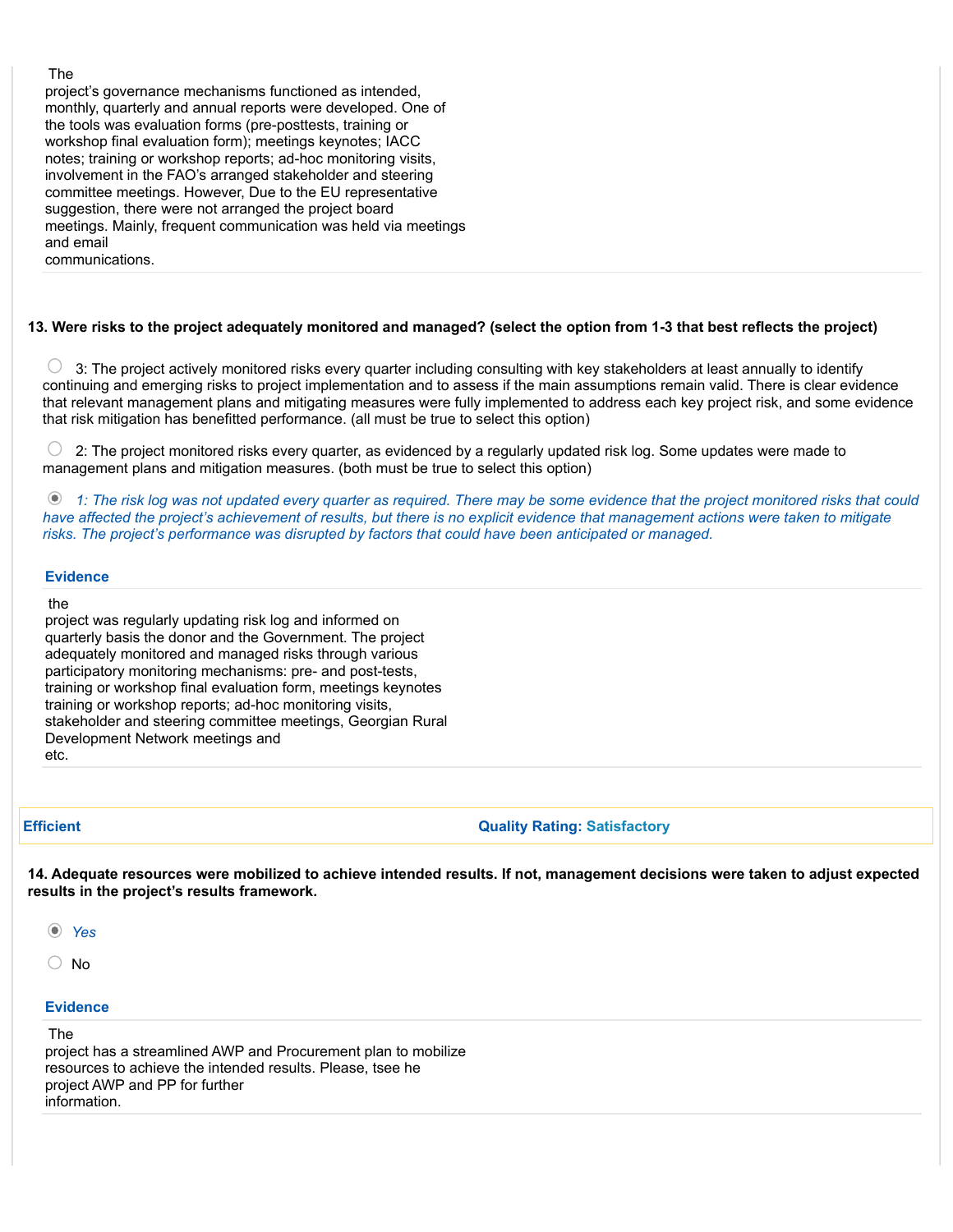# 15. Were project inputs procured and delivered on time to efficiently contribute to results? (select the option from 1-3 that best reflects the project)

 $\bigcirc$  3: The project had a procurement plan and kept it updated. Implementation of the plan was generally on or ahead of schedule. On a quarterly basis, the project reviewed operational bottlenecks to procuring inputs in a timely manner and addressed them through appropriate management actions. (all must be true to select this option)

 2: The project had a procurement plan and kept it updated. The project annually reviewed operational bottlenecks to procuring inputs in a timely manner and addressed them through appropriate management actions. (all must be true to select this option)

 $\bigcirc$  1: The project did not have an updated procurement plan. The project team may have reviewed operational bottlenecks to procuring inputs regularly, however management actions were not taken to address them. This option is also selected if operational bottlenecks were not reviewed during the project in a timely manner.

#### **Evidence**

The

project was followed up the AWP and PP smoothly and reviewed any operation bottlenecks timely and immediately.

### 16. Was there regular monitoring and recording of cost efficiencies, taking into account the expected quality of results? (select the option from 1-3 that best reflects the project)

 $\circ$  3: There is evidence that the project regularly reviewed costs against relevant comparators (e.g., other projects or country offices) or industry benchmarks to ensure the project maximized results delivered with given resources. The project actively coordinated with other relevant ongoing projects and initiatives (UNDP or other) to ensure complementarity and sought efficiencies wherever possible (e.g. joint activities.) (both must be true to select this option)

 2: The project monitored its own costs and gave anecdotal examples of cost efficiencies (e.g., spending less to get the same result,) but there was no systematic analysis of costs and no link to the expected quality of results delivered. The project communicated with a few other projects to coordinate activities. (both must be true to select this option)

 1: There is little or no evidence that the project monitored its own costs and considered ways to save money beyond following standard procurement rules. It is not clear that the link between cost savings and quality of results was made.

#### **Evidence**

The

project actively coordinated activities with FAO (which also implemented ENPARD phase II activities) and UNDP PAR project (Public Administration Reform Support project. Each large procurement case was a subject of value for money analysis and the unit rates provided by potential contractors were analyzed and compared to relevant market average rates (applied in other relevant cases).

# Effective Quality Rating: Highly Satisfactory

# 17. Is there evidence that project outputs contributed to the achievement of programme outcomes?

Yes

No

**Evidence**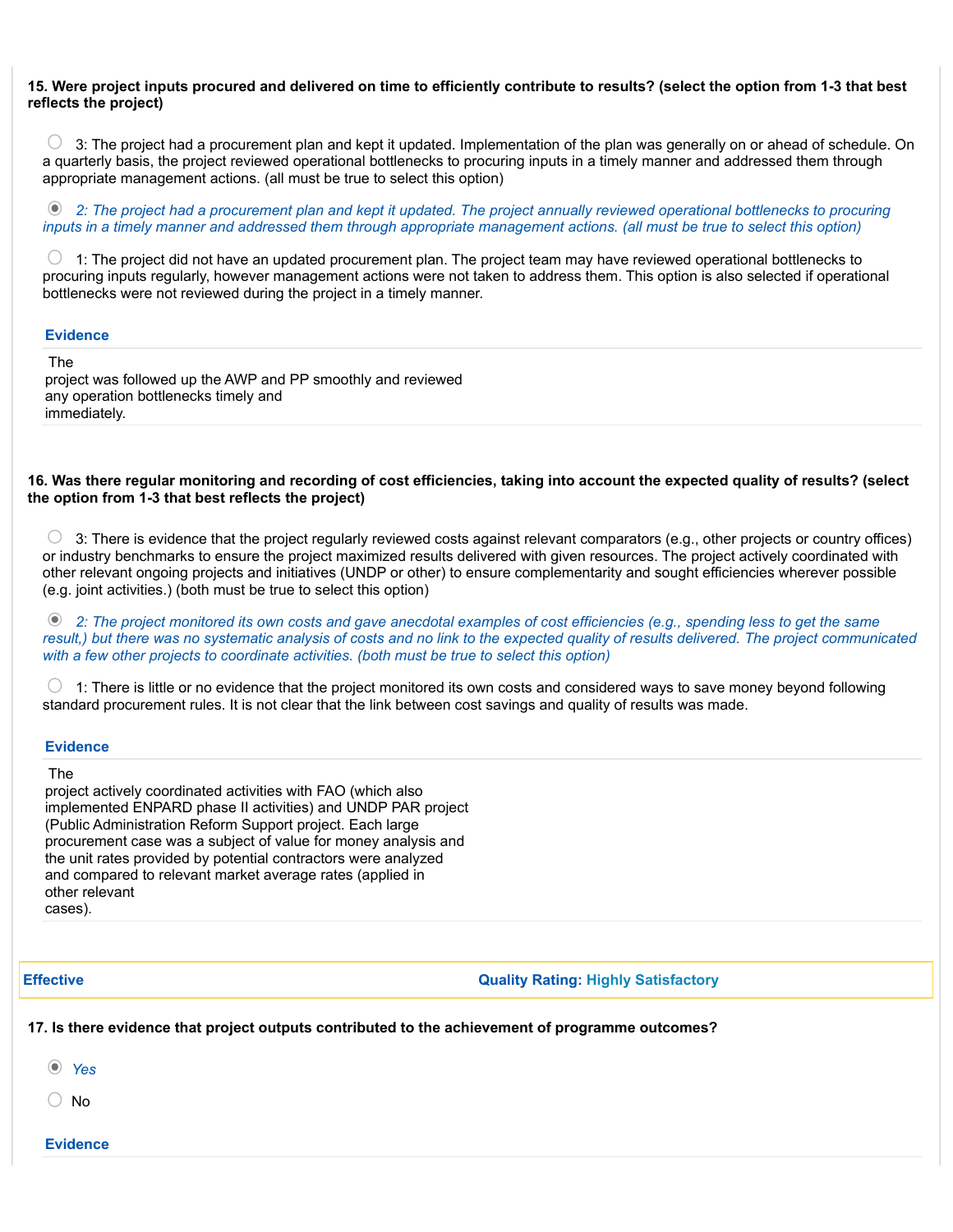The project terminal evaluation report will be ready by the end of January 2019. However, please see the project M&E matrix for detailed information about achievements.

|  |  |  | 18. The project delivered its expected outputs. |  |  |
|--|--|--|-------------------------------------------------|--|--|
|--|--|--|-------------------------------------------------|--|--|

Yes

 $\bigcirc$  No

#### **Evidence**

The

project terminal evaluation report will be ready by the end of January 2019. However, please refer to the project M&E matrix for detailed information about achievements.

19. Were there regular reviews of the work plan to ensure that the project was on track to achieve the desired results, and to inform course corrections if needed? (select the option from 1-3 that best reflects the project)

 3: Quarterly progress data informed regular reviews of the project work plan to ensure that the activities implemented were most likely to achieve the desired results. There is evidence that data and lessons learned (including from evaluations) were used to inform course corrections, as needed. (both must be true to select this option)

 $\bigcirc$  2: There was at least one review of the work plan each vear with a view to assessing if project activities were on track to achieving the desired development results (i.e., outputs.) There is no evidence that data or lessons learned were used to inform the review(s).

 $\bigcirc$  1: While the project team may have reviewed the work plan at least once per year to ensure outputs were delivered on time, no link was made to the delivery of desired development results. Select this option also if no regular review of the work plan by management took place.

## **Evidence**

Please refer to AWP. The progress on AWP implementation was quarterly reported to Donor and Government

#### 20. Were the intended targeted groups systematically identified and engaged, prioritizing the marginalized and excluded, to ensure results were achieved as expected? (select the option from 1-3 that best reflects the project)

 $\bigcirc$  3: Targeted groups were systematically identified using credible data sources on their capacity needs, deprivation and/or exclusion from development opportunities relevant to the project's area of work. There is clear evidence to confirm that targeted groups were reached as intended. The project engaged regularly with targeted groups to assess whether they benefitted as expected and adjustments were made if necessary to refine targeting. (all must be true to select this option)

 2: The project targeted specific groups and/or geographic areas, based on some evidence of their capacity needs, deprivation and/or exclusion from development opportunities relevant to the project's area of work. Some evidence is provided to confirm that project beneficiaries were members of the targeted groups. There was some engagement with beneficiaries to assess whether they benefitted as expected. (all must be true to select this option)

 $\bigcirc$  1: The project did not report on specific targeted groups, or there is no evidence to confirm that project beneficiaries have capacity needs or are populations deprived and/or excluded from development opportunities relevant to the project's area of work. There may have been some engagement with beneficiaries to assess whether they benefitted as expected, but not regularly.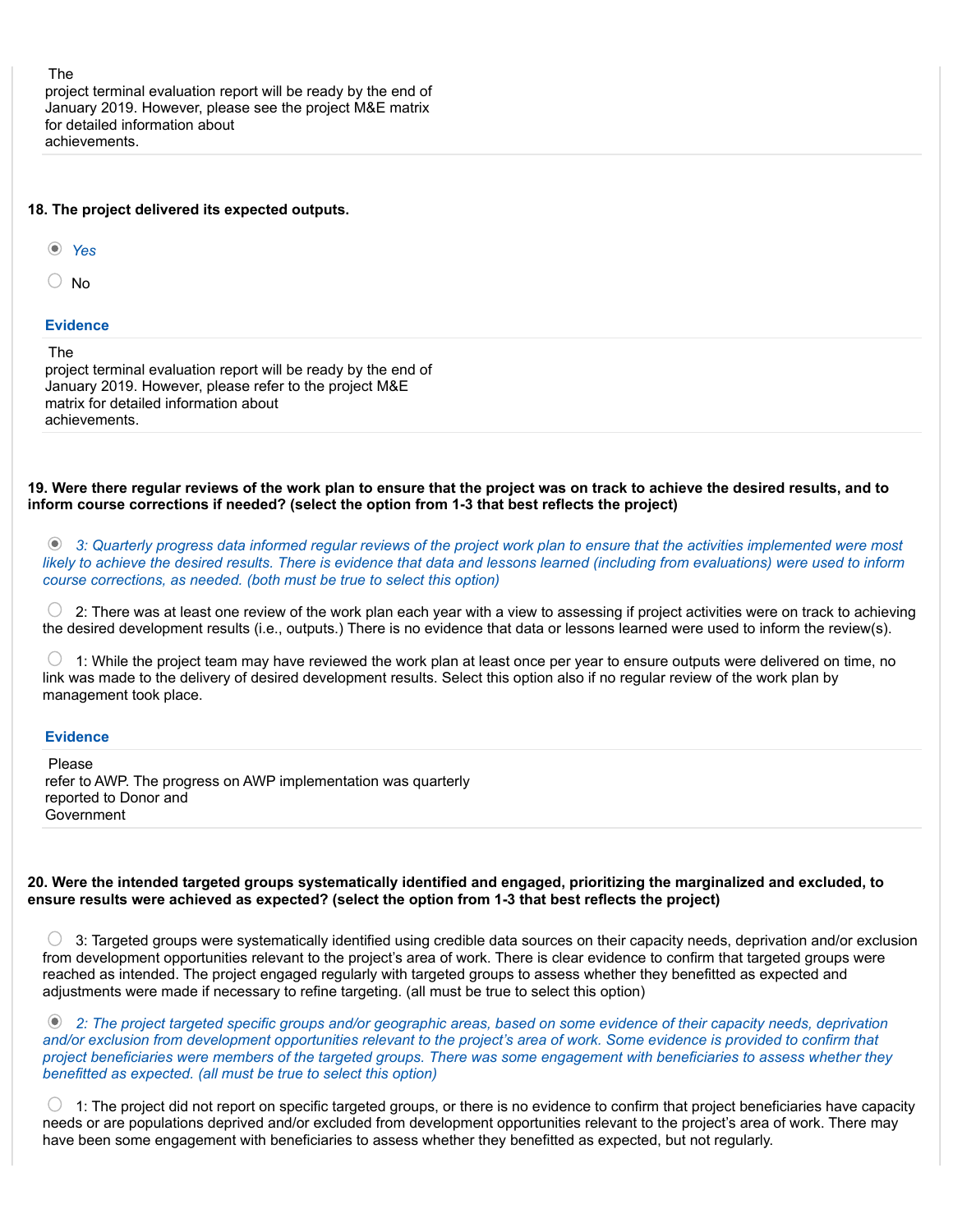# Not Applicable

#### **Evidence**

#### The

project terminal evaluation report will be finalized in the beginning of February. However, project reports and evaluation forms (attached) definitely proof that targeted groups were reach intended.

## 21. Were at least 40 per cent of the personnel hired by the project, regardless of contract type, female?

- Yes
- $\bigcirc$  No

#### **Evidence**

4530 % female among the personnel and consultants.

Sustainability & National Ownership Cuality Rating: Satisfactory

22. Were stakeholders and partners fully engaged in the decision-making, implementation and monitoring of the project? (select the option from 1-3 that best reflects the project)

 $\bigcirc$  3: Only national systems (i.e., procurement, monitoring, evaluation, etc.) were to fully implement and monitor the project. All relevant stakeholders and partners were fully and actively engaged in the process, playing a lead role in project decision-making, implementation and monitoring. (all must be true to select this option)

 2: National systems (i.e., procurement, monitoring, evaluation, etc.) were used in combination with other support (such as country office support or project systems) to implement and monitor the project, as needed. All relevant stakeholders and partners were actively engaged in the process, playing an active role in project decision-making, implementation and monitoring. (both must be true to select this option)

 $\circ$  1: There was relatively limited or no engagement with national stakeholders and partners in the decision-making, implementation and/or monitoring of the project.

Not Applicable

#### **Evidence**

#### The

project had a strong tie with stakeholders, particularly with the Ministry of Environmental Protection and Agriculture of Georgia (MEPA). Starting from the development of Rural Development Strategy/Action Plan with the governance body Inter-Agency Coordination Council, improved new capacities/skills in policy development/making to a Common Monitoring and Evaluation System of RDSG/RDAP 2017-2020. In addition to these highlights, one more distinct result of an efficacious partnership is merging two state agencies (AMPA and ACDA, functional under MEPA for years) to establish an EU type the rural development paying agency adopted to the local context.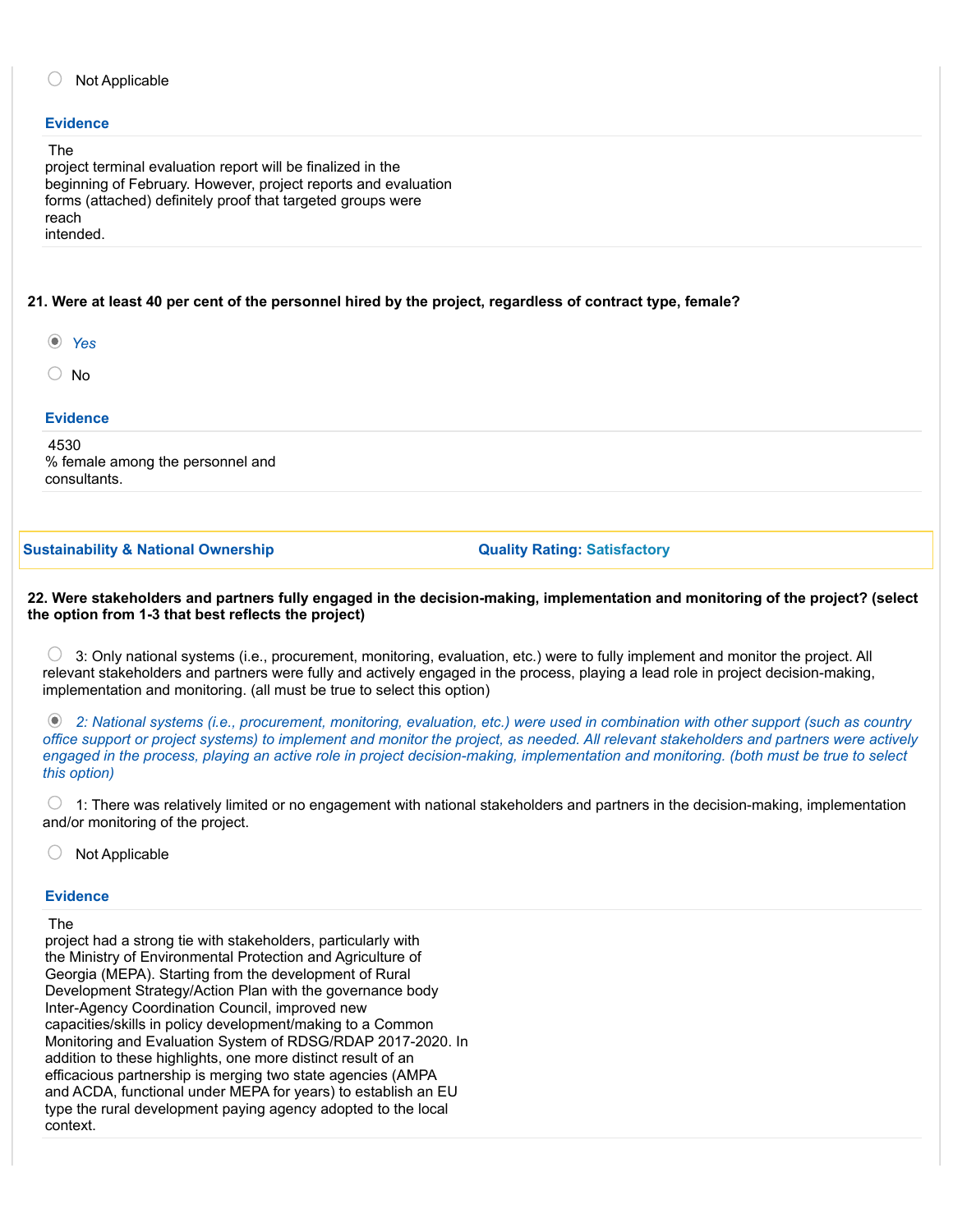#### 23. Were there regular monitoring of changes in capacities and performance of institutions and systems, and were the implementation arrangements adjusted according to changes in partner capacities? (select the option from 1-3 that best reflects the project)

 $\bigcirc$  3: Changes in capacities and performance of national institutions and systems were regularly and comprehensively assessed/monitored using clear indicators, rigorous methods of data collection and credible data sources. There is clear evidence that capacities and performance of national institutions and systems improved by the end of the project, if applicable. Implementation arrangements were formally reviewed and adjusted, if needed, in agreement with partners according to changes in partner capacities. (all must be true to select this option)

 2: Aspects of changes in capacities and performance of relevant national institutions and systems were monitored by the project using indicators and reasonably credible data sources. There is limited evidence that capacities and performance of national institutions and systems improved by the end of the project, if applicable. Some adjustment was made to implementation arrangements if needed to reflect changes in partner capacities. (all must be true to select this option)

 $\circlearrowright$  1: Some aspects of changes in capacities and performance of relevant national institutions and systems may have been monitored by the project, however changes to implementation arrangements were not considered. Also select this option if changes in capacities and performance of relevant national institutions and systems were not monitored by the project.

 $\circ$  Not Applicable

#### **Evidence**

#### The

project introduced the participatory monitoring approach to enable immediate response to shortcomings or achievements of the project. Information and data were collected monthly or quarterly bases, a database of the project related events and beneficiaries created. Monthly, quarterly and annual reports captured the project management cycle, ups, and downs. As a result, positive achievements were noted in reporting, the project effectiveness and relevance played an important role in succeeding project activities.

# 24. Were the transition and phase-out arrangements implemented as planned by the end of the project, taking into account any adjustments made to the plan during implementation? (select the option from 1-3 that best reflects the project)

 $\bigcirc$  3: The project's governance mechanism regularly reviewed the project's sustainability plan, including arrangements for transition and phase-out, to ensure the project remained on track in meeting the requirements set out by the plan. The plan was implemented as planned by the end of the project, taking into account any adjustments made during implementation. (both must be true to select this option)

 2: There was a review of the project's sustainability plan, including arrangements for transition and phase-out, to ensure the project remained on track in meeting the requirements set out by the plan. The plan was implemented by the end of the project, taking into account any adjustments made during implementation. (both must be true to select this option)

O 1: The project may have had a sustainability plan that specified arrangements for transition and phase-out, but there was no review of this strategy after it was developed. Also select this option if the project did not have a sustainability strategy.

### **Evidence**

#### The

project transition and phase-out arrangements was implemented toward the continuation of ENPARD II into ENPARD III, the last year of implementation of the ENAPRD II coincided with the ENAPRD III inception phase which would support the project to sustain the results achieved through the ENAPRD II and build a strong cornerstone for the ENAPRD III toward the EU Association Agreement in developing Rural Development Policy in Georgia. As for ENAPRD II, the terminal evaluation took